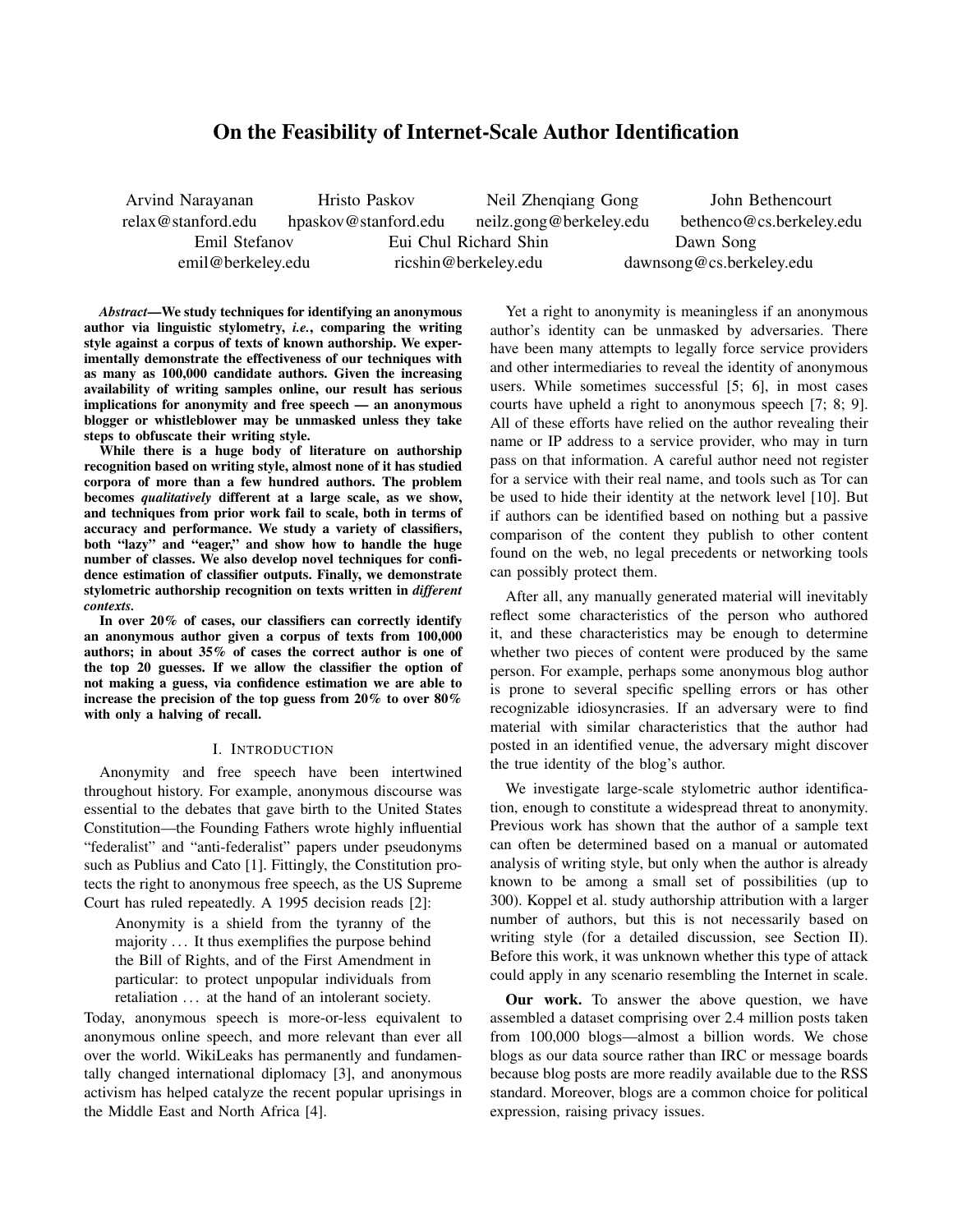This dataset forms the basis for a series of large-scale experiments, in which we extract a set of features from each post in the dataset and use them to train classifiers to recognize the writing style of each of the 100,000 blog authors. We experimented with representative lazy and eager classifiers: nearest neighbor (NN), naive Bayes (NB) and support vector machines (SVM) and regularized least squares classification (RLSC).

## Our technical contributions.

- 1) We describe features of the data that make it difficult to scale classification beyond a few hundred authors (Section IV; Analysis). In particular, the "masking" problem rules out many naive approaches (Section V). Otherwise-excellent techniques like linear discriminant analysis (LDA) fail because they are unable to take advantage of some normalization techniques due to the sparsity of the data (Section V-A). Efficiency is a crucial consideration for Internet-scale analyses. We describe our techniques for complexity improvements, both asymptotic (Section V-B; RLSC vs. SVM) and (large) constant factors (Section VI).
- 2) As with Koppel et al. [11], we find that straightforward lazy classifiers like NN perform surprisingly well. However, unlike the explanation of [11] (similaritybased approaches work better than classifiers when the number of classes is large), or that of [12] (lazy methods are particularly well-suited to NLP applications), we find that the difference is simply due to the difficulty of configuring more complex models with more parameters given a small number of training examples in each class, such as those based on an analysis of the covariance matrix. In particular we find that normalization makes a huge difference; an RLSC classifier with appropriate normalization performs equally well as NN.
- 3) We develop techniques for confidence estimation. The first is a variant of the "gap statistic" [13] that measures the difference between the best and the second-best matching classes. The second is to run two different classifiers and only output a result if they agree. The third is to combine the above two by meta-learning. Toward a related goal, we explore the strategy of combining two different classifiers using the respective confidence scores and other input features. We show that a meta-learner can achieve a boost in accuracy by picking the output of one or the other classifier by estimating which is more likely to be correct.
- 4) Finally, we use pairs (or tuples) of blogs listed under a user's Google profile as a way of generating unlabeled text that has a different *context* from the corresponding labeled text. We argue that validating stylometric classification on such a cross-context dataset, which

is largely unexplored in previous work with online corpora, is an important measure of the applicability to many real-world scenarios.

Results and impact of our work. In experiments where we match a sample of just 3 blog posts against the rest of the posts from that blog (mixed in with 100,000 other blogs), the nearest-neighbor/RLSC combination is able to identify the correct blog in about 20% of cases; in about 35% of cases, the correct blog is one of the top 20 guesses. Via confidence estimation, we can increase precision from 20% to over 80% with a recall of 50%, which means that we identify 50% of the blogs overall compared to what we would have if we always made a guess.

The efficacy of the attack varies based on the number of labeled and anonymous posts available. Even with just a single post in the anonymous sample, we can identify the correct author about 7.5% of the time (without any confidence estimation). When the number of available posts in the sample increases to 10, we are able to achieve a 25% accuracy. Authors with relatively large amounts of content online (about 40 blog posts) fare worse: they are identified in over 30% of cases (with only 3 posts in the anonymous sample).

Our results are robust. Our numbers are roughly equivalent when using two very different classifiers, nearest neighbor and RLSC; we also verified that our results are not dominated by any one class of features. Further, we confirmed that our techniques work in a cross-context setting: in experiments where we match an anonymous blog against a set of 100,000 blogs, one of which is a different blog by the same author, the nearest neighbor classifier can correctly identify the blog by the same author in about 12% of cases. Finally, we also manually verified that in crosscontext matching we find pairs of blogs that are hard for humans to match based on topic or writing style; we describe three such pairs in an appendix to the full version of the paper.

The strength of the deanonymization attack we have presented is only likely to improve over time as better techniques are developed. Our results thus call into question the viability of anonymous online speech. Even if the adversary is unable to identify the author using our methods in a fully automated fashion, he might be able to identify a few tens of candidates for manual inspection as we detail in Section III. Outed anonymous bloggers have faced consequences ranging from firing to arrest and political persecution [14; 15].

Our experiments model a scenario in which *the victim has made no effort to modify their writing style*. We do not claim that our work will work in the face of intentional obfuscation; indeed, there is evidence that humans are good at consciously modifying their writing style to defeat stylometry [16]. A semi-automated tool for writing-style obfuscation was presented in [17]. We hope that our work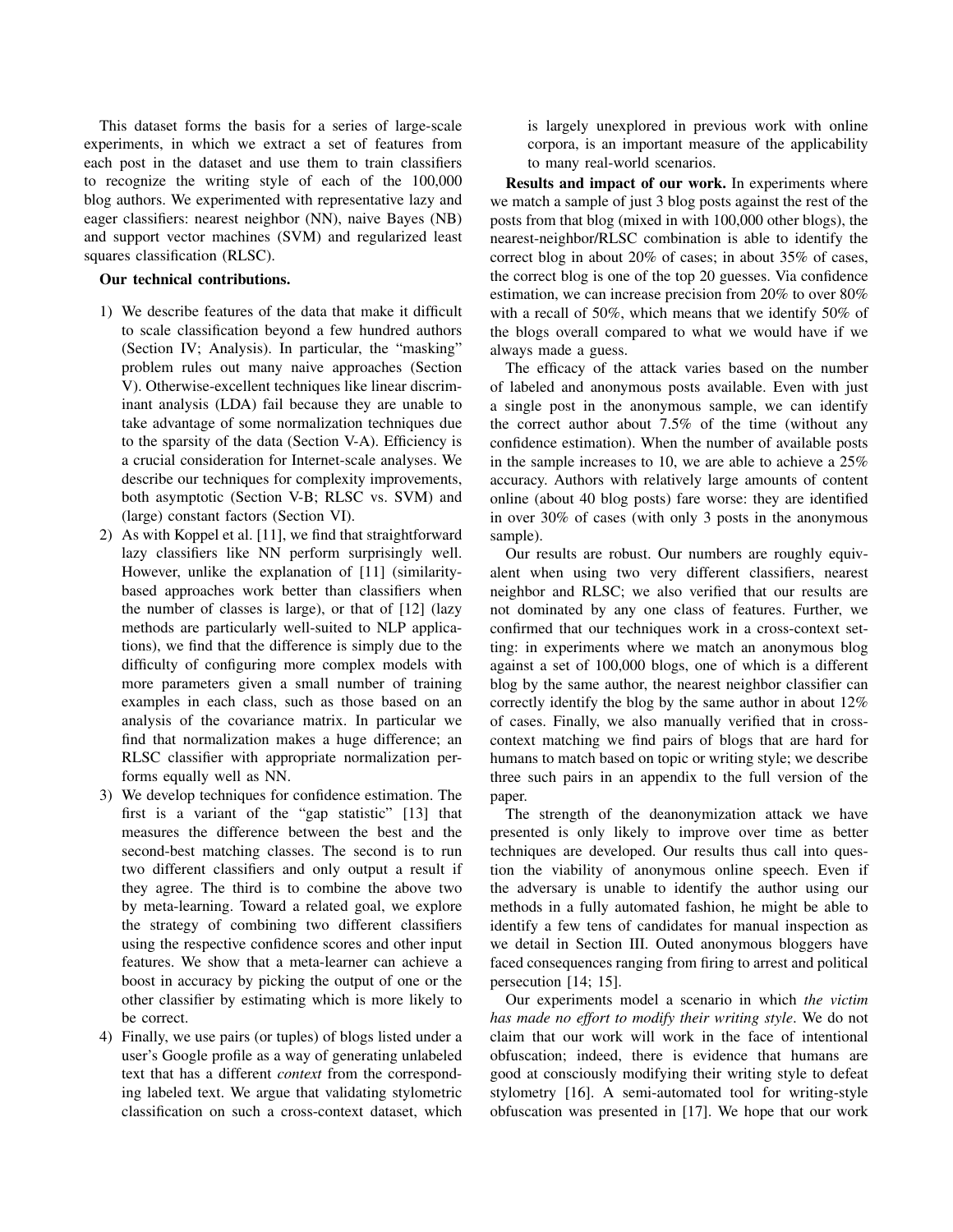will motivate the development of completely automated tools for transforming one's writing style while preserving the meaning. At the same time, privacy advocates might consider user education in order to inform privacy-conscious users about the possibility of stylometric deanonymization attacks. Regardless of future developments, our work has implications for the authors of all the sensitive anonymous speech that *already* exists on the Web and in various databases around the world.

## II. RELATED WORK

Stylometry. Attempts to identify the author of a text based on the style of writing long predate computers. The first quantitative approach was in 1877 by Mendenhall, a meteorologist, who proposed the word-length distribution as an author-invariant feature [18]. In 1901 he applied this technique to the Shakespeare–Bacon controversy [19]. The statistical approach to stylometry in the computer era was pioneered in 1964 by Mosteller and Wallace who used function words and Bayesian analysis<sup>1</sup> to identify the authors of the disputed Federalist Papers [20].

The latter work was seminal; dozens of papers appeared in the following decades, mostly focusing on identifying different features. For an overview, see Stamatatos's survey [21]. These studies considered a small number of authors (under 20) due to limitations in data availability. Since the late 1990s, the emergence of large digital corpora has transformed the nature of the field. Research in the last decade has been dominated by the machine-learning paradigm, and has moved away from the search for a single class of features toward an inclusive approach to feature extraction. Some important works are [22; 23; 24].

Like most stylometric techniques, these studies consider "topic-free" models and are able to discriminate between 100–300 authors. They have studied different domains (email, blogs, etc.) Our own work is probably closest in spirit to Writeprints [23], especially in our approach to feature extraction.

The primary application of author identification during this period shifted from literary attribution to forensics identifying authors of terroristic threats, harassing messages, etc. In the forensic context, the length of the text to be classified is typically far shorter and the known and unknown texts might be drawn from very different domains (*e.g.*, academic writing versus a threatening letter) [25]. Some forensic linguists who focus on legal admissibility scorn the use of online corpora for training of classifiers due to concerns over the level of confidence in the ground truth labels [26].

Stylometry has various goals other than authorship attribution including testing for multiple authorship [27], authenticity verification (*e.g.*, of suicide notes, disputed wills, etc.) [25], detection of hoaxes, frauds and deception [28], text genre classification [29] and author profiling (*e.g.*, age, gender, native language, etc.) [30].

Stylometry has been used to attribute authorship in domains other than text, such as music [31] and code [32], which also have grammars and other linguistic features shared with natural language. Other forensic tasks such as identifying the file type of a binary blob [33] and recovering text typed on a keyboard based on acoustic emanations [34] use similar techniques, although the models are simpler than linguistic stylometry.

The study of authorship attribution is scattered across various disciplines, and is not limited to stylometric techniques. We point the reader to Juola's excellent survey [35]. *Stylistics* in literary criticism also has authorship attribution as one of its goals, but it is subjective and non-quantitative; attempts to apply it to forensic author identification have been critized — rightly, in our opinion — as pseudoscience [36].

Plagiarism detection can be seen as complementary to stylometric authorship attribution: it attempts to detect common content between documents, even if the style may have been changed [37].

Privacy and online anonymity. Very little work has been done to investigate the privacy implications of stylometry. In 2000 Rao and Rohatgi studied whether individuals posting under different pseudonyms to USENET newsgroups can have these pseudonyms linked based on writing style [38]. They used function words and Principal Component Analysis on a dataset of 185 pseudonyms belonging to 117 individuals to cluster pseudonyms belonging to the same individual. They also performed a smaller experiment demonstrating that matching between newsgroup and email domains was possible, but they did not find matching between RFC and newsgroup postings to be feasible.

Only Koppel et al, have attempted to perform author identification at anything approaching "Internet scale" in terms of the number of authors. They reported preliminary experiments in 2006 [39] and follow-up work in 2011 [11] where they study authorship recognition with a 10,000 authors blog corpus. This work is intriguing but raises a number of methodological concerns.

The authors use only 4-grams of characters as features. It is not clear to what extent identification is based on recognition of the *author* vs. the *context.* On the other hand, we use various linguistic features that are known to characterize authors, and explicitly eschew context-specific features such as topic markers.

Indeed, character-based analysis is likely to be very susceptible to topic biases, and Koppel et al. state that this distinction is immaterial to them. Therefore, while an interesting and impressive result, it is hard to characterize their work as stylometric authorship recognition.

The susceptibility of character n-gram–based features to

 $<sup>1</sup>$ *i.e.*, what we now call the Naive Bayes classifier.</sup>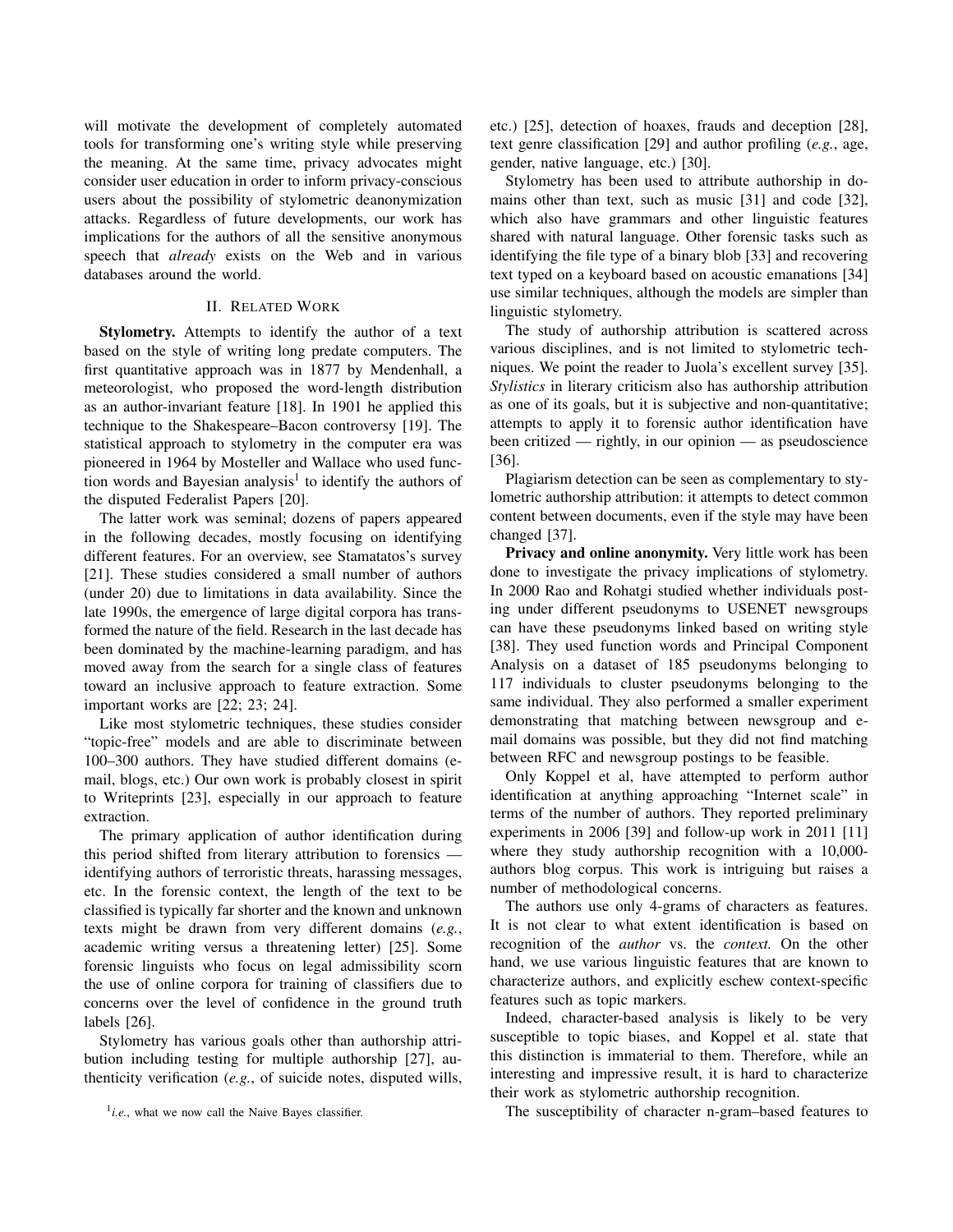context biases is exacerbated by the fact that (as far as we can tell) Koppel et al. perform no pre-processing to remove common substrings such as signatures at the end of posts. Therefore we suggest that the results should be interpreted with caution unless the technique can be validated on a cross-context dataset.

Similarly, in another paper, Koppel et al. again study authorship recognition on a 10,000-author blog corpus [30]. Here they test both content-based features (specifically, 1,000 words) and stylistic features. The former succeeds 52– 56% of the time, whereas the latter only 6% of the time. In this paper, the authors note that many character n-grams "will be closely associated to particular content words and roots," in line with our observations above.

Moving on, Nanavati et al. showed that stylometry enables identifying reviewers of research papers with reasonably high accuracy, given that the adversary, assumed to be a member of the community, has access to a large number of unblinded reviews of potential reviewers by serving on conference and grant selection committees [40]. Several researchers have considered whether the author of an academic paper under blind review might be identified solely from the citations [41; 42].

Other research in this area has investigated manual and semi-automated techniques for transforming text to successfully resist identification [16; 17]. These papers consider offthe-shelf stylometric attacks; the resilience of obfuscation to an attack crafted to take it into account has not been studied and is a topic for future research.

A variety of recent technological developments have made it possible for a website to track visitors and to learn their identity in some circumstances. First, browser fingerprinting allows tracking a user across sites and across sessions [43]. Second, by exploiting bugs such as history stealing [44], a malicious site might be able to find a visitor's identity if they use popular social networking sites. These deanonymization techniques can be seen as complementary to ours.

Recent work has also demonstrated the ease of connecting different online profiles of a person [45; 46]; this makes it easier for an adversary carrying out our attack to assemble labeled texts for large numbers of Internet users.

*Behavioral biometrics* — voice [47], gait [48], handwriting  $[49]$ , keystroke dynamics  $[50]$ , etc. — are ways to fingerprint an individual that go beyond purely physical characteristics. Stylometric fingerprints can be considered a extension of behavioral biometrics. Our work can also be seen as an extension of *deanonymization* research: while Sweeney showed that a combination of our attributes is surprisingly unique [51], Narayanan and Shmatikov showed that the same principle applies to our tastes and preferences [52]. The present work focuses on style and behavior; the respective deanonymization algorithms show a natural progression in complexity as well as in the amount of data required.

## III. ATTACK MODEL AND EXPERIMENTAL **METHODOLOGY**

In this section, we discuss how a real attack would work, the motivation behind our experimental design and what we hope to learn from the experiments.

Primarily, we wish to simulate an attempt to identify the author of an anonymously published blog. If the author is careful to avoid revealing their IP address or any other explicit identifier, their adversary (e.g., a government censor) may turn to an analysis of writing style. We assume that the author does not make any attempt to hide their writing style, whether due to lack of awareness of the possibility of stylometric deanonymization, or lack of tools to do so. A semi-automated obfuscation tool was presented in [17].

By comparing the posts of the anonymous blog with a corpus of samples taken from many other blogs throughout the Internet, the adversary may hope to find a second, more easily identified blog by the same author. To have any hope of success, the adversary will need to compare the anonymous text to far more samples than could be done manually, so they can instead extract numerical features and conduct an automated search for statistically similar samples.

This approach may not yield conclusive proof of a match; instead, we imagine the adversary's tools returning a list of the most similar possibilities for manual followup. A manual examination may incorporate several characteristics that the automated analysis does not, such as choice of topic(s) (as we explain later, our algorithms are "topicfree"), location<sup>2</sup> etc. Alternately, a powerful adversary such as law enforcement may require Blogger, WordPress, or another popular blog host to reveal the login times of the top suspects, which could be correlated with the timing of posts on the anonymous blog to confirm a match. Thus the adversary's goal might be to merely narrow the field of possible authors of the anonymous text enough that another approach to identifying the author becomes feasible. As a result, in our experiments we test classifiers which return a ranking of classes by likelihood, rather than those which can only return the most likely class.

Conversely, the adversary might be interested in casting a wide net, looking to unmask one or some few of a group of anonymous authors. In this case, it would help the adversary to have confidence estimates of each output, so that he can focus on the ones most likely to be correct matches. Therefore we consider confidence estimation an important goal.

As in many other research projects, the main challenge in designing our experiments is the absence of a large dataset labeled with ground truth. To measure the feasibility of

<sup>2</sup>For example, if we were trying to identify the author of the onceanonymous blog Washingtonienne [53] we'd know that she almost certainly lives in or around Washington, D.C.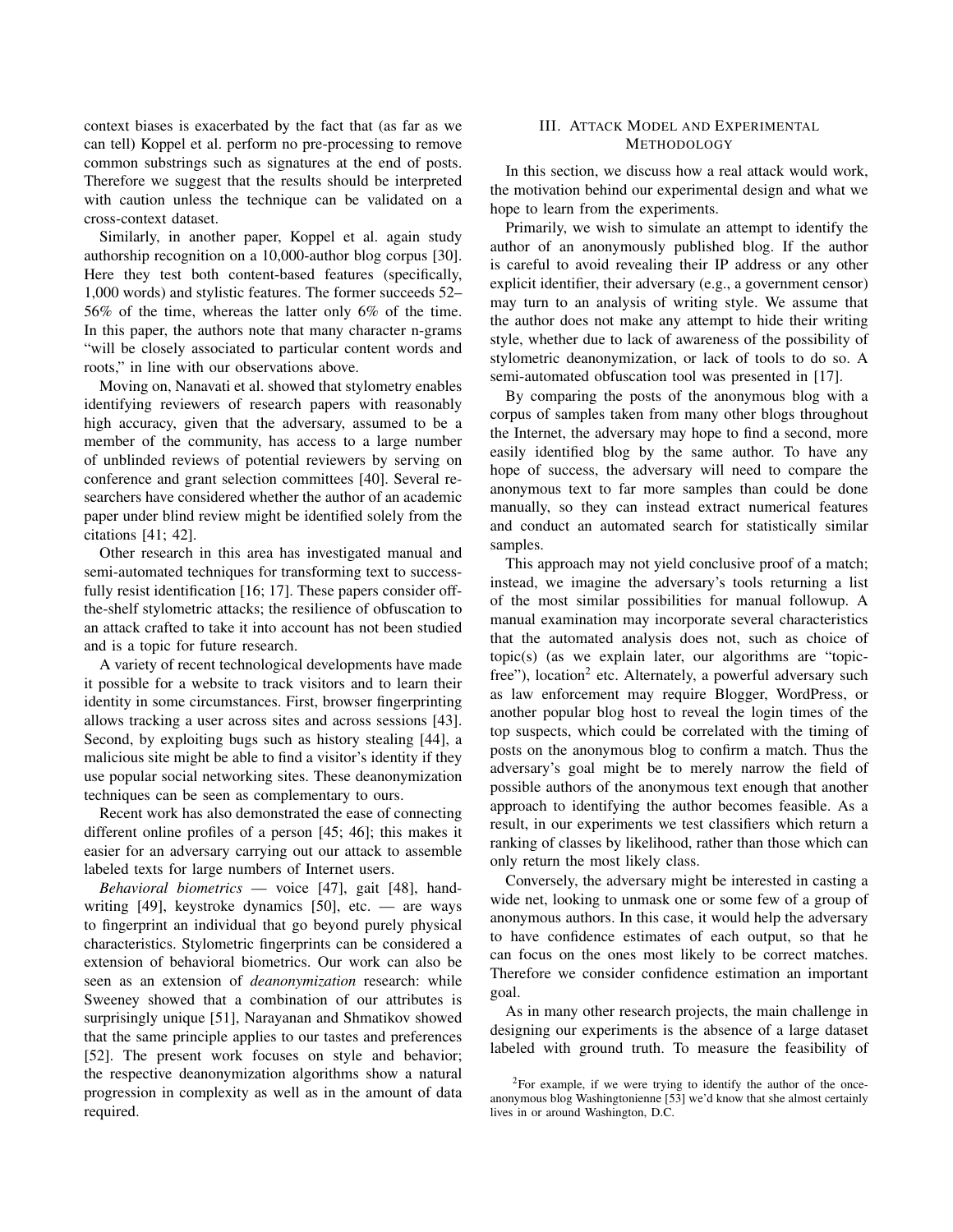| Category        | <b>Description</b>                                    | Count                       |
|-----------------|-------------------------------------------------------|-----------------------------|
| Length          | number of words/characters in post                    | $\mathcal{D}_{\mathcal{L}}$ |
| Vocabulary      | Yule's $K^3$ and frequency of <i>hapax legomena</i> , | 11                          |
| richness        | dis legomena, etc.                                    |                             |
| Word shape      | frequency of words with different combina-            | 5                           |
|                 | tions of upper and lower case letters. <sup>4</sup>   |                             |
| Word length     | frequency of words that have 1-20 characters          | 20                          |
| Letters         | frequency of $a$ to $z$ , ignoring case               | 26                          |
| Digits          | frequency of 0 to 9                                   | 10                          |
| Punctuation     | frequency of $. ? !$ , ; : () "-'                     | 11                          |
| Special         | frequency of other special characters                 | 21                          |
| characters      | \~@#\$%^&*_+=[]{}\ /<>                                |                             |
| Function        | frequency of words like 'the', 'of', and 'then'       | 293                         |
| words           |                                                       |                             |
| Syntactic cate- | frequency of every pair $(A, B)$ , where A is         | 789                         |
| gory pairs      | the parent of $B$ in the parse tree                   |                             |

Table I THE FEATURES USED FOR CLASSIFICATION. MOST TAKE THE FORM OF FREQUENCIES, AND ALL ARE REAL-VALUED.

matching one blog to another from the same author, we need a set of blogs already grouped by author. However, manually collecting a large number of blogs grouped this way is impractical, if the experiments are to be anything resembling "Internet scale."

Therefore, our first approach to conducting experiments is to simulate the case of an individual publishing two blogs by dividing the posts of a single blog into two groups; we then measure our ability to match the two groups of posts back together. Specifically, we select one of a large number of blogs and set aside several of its posts for testing. These test posts represent the anonymously authored content, while the other posts of that blog represent additional material from the same author found elsewhere on the Internet. We next train a classifier to recognize the writing style of each of the blogs in the entire dataset, taking care to exclude the test posts when training on the blog from which they were taken. After completing the training, we present the test posts to the classifier and use it to rank all the blogs according to their estimated likelihood of producing the test posts. If the source of the test posts appears near the top of the resulting list of blogs, the writing style of its author may be considered especially identifiable. As will be shown in Section VI, our experiences applying this process have revealed surprisingly high levels of identifiability: using only three test posts, the correct blog is ranked first out of 100,000 in 20% of trials.

At this point, the astute reader is no doubt brimming with objections to the methodology described above. How can we be sure that any linking we detect in this way is unintentional? Suppose a blog author signs each of their posts by adding their name at the end; they would not be at all surprised to discover that an automated tool can



Figure 1. A sample parse tree produced by the Stanford Parser.

determine that the posts have the same author. More subtly, rather than linking posts based on similarities in writing style, our classifiers may end up relying on similarities in the content covered by the writing, such as specific words related to the topic of the blog. Not only is this problematic given that we attempt to match test posts to labeled posts from the same blog, we additionally anticipate that anonymouslyauthored blogs will frequently tend to cover different topics of greater sensitivity, compared to identified blogs written by the same author. We take the following strategies in avoiding these pitfalls:

- 1) We begin by filtering out any obvious signatures in the posts by checking for common substrings. We also remove markup and any other text that does not appear to be directly entered by a human in order to avoid linking based on the blog software or style templates used.
- 2) We carefully limit the features we extract from each post and provide to the classifier. In particular, unlike previous work on author identification, we do not employ a "bag of words" or any other features that can discover and incorporate arbitrary content. Our wordbased features are limited to a fixed set of function words which bear little relation to the subject of discussion (e.g., "the," "in," etc.). While we do make use of single character frequencies, we exclude bigrams and trigrams, which may be significantly influenced by specific words.
- 3) We follow up the experiments described above (postto-blog matching) with additional experiments which actually involve matching distinct blogs to one another. Specifically, we assembled a small collection of sets of blogs with the same author; for these experiments (blog-to-blog matching), we set aside one blog as the test content, mix the others from the same author into the full dataset of 100,000 blogs, and then measure our ability to pick them back out.

<sup>&</sup>lt;sup>3</sup>We computed Yule's K in the same way as in [23].

<sup>4</sup>All upper case, all lower case, only first letter upper case, camel case (CamelCase), and everything else.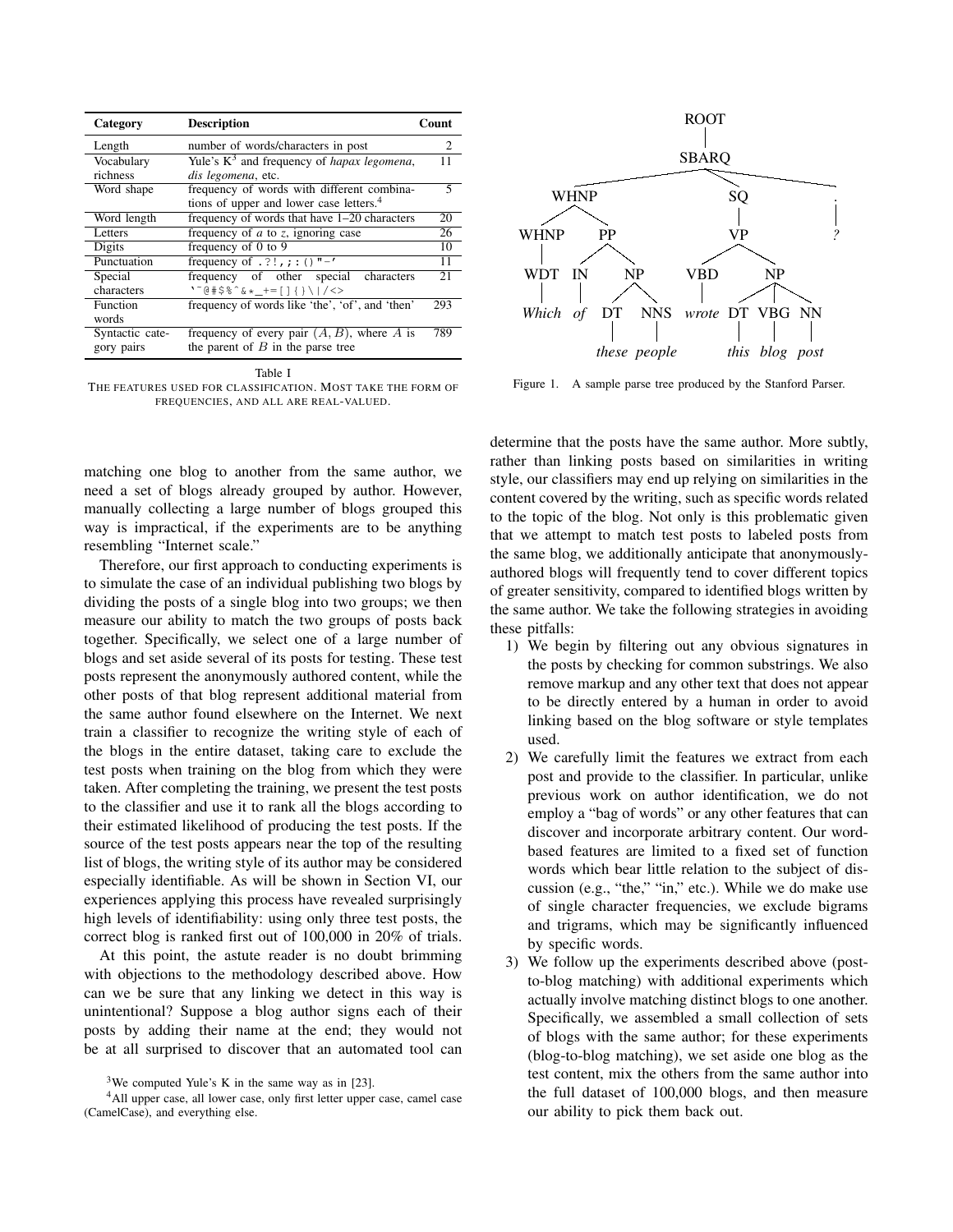The results of the blog-to-blog matching experiments roughly match the post-to-blog matching results, and we also found the results were not dominated by any one class of features. These facts have given us confidence that our methods are in fact discovering links in writing *style*—not blog style templates or the topic of a blog.

In addition to serving as a "sanity check" for our results in the abovementioned manner, the cross-context setting is arguably closer to the adversary's practical task in some scenarios. This is certainly not always the case: in some applications of stylometric authorship recognition, the available labeled text might be from the same context as the unlabeled text. This was the case in Mosteller and Wallace's study of the disputed federalist papers; in the blogging scenario, an author might decide to selectively distribute a few particularly sensitive posts anonymously through a different channel.

Yet in other cases, the unlabeled text might be political speech, whereas the only labeled text by the same author might be a cooking blog. Context encompasses much more than topic: the tone might be formal or informal; the author might be in a different mental state (e.g., more emotional) in one context versus the other, etc.

Thus, we can expect an author's writing style to differ more across different contexts than it does within the same context, and indeed, our cross-context results are numerically somewhat weaker. In the future we hope to understand exactly how writing style varies across contexts and to utilize this to improve cross-context classification.

### IV. DATA SOURCES AND FEATURES

Having given some high-level motivation for our experimental approach and methodology, we now detail our sources of data, the steps we took to filter it, and the feature set implemented.

Data sources. The bulk of our data was obtained from the ICWSM 2009 Spinn3r Blog Dataset, a large collection of blog posts made available to researchers by Spinn3r.com, a provider of blog-related commercial data feeds [54]. For the blog-to-blog matching experiments, we supplemented this by scanning a dataset of 3.5 million Google profile pages for users who specify multiple URLs [46]. Most of these URLs link to social network profiles rather than blogs, so we further searched for those containing terms such as "blog," "journal," etc. From this list of URLs, we obtained RSS feeds and individual blog posts.

We passed both sets of posts through the following filtering steps. First, we removed all HTML and any other markup or software-related debris we could find, leaving only (apparently) manually entered text. Next, we retained only those blogs with at least 7,500 characters of text across all their posts, or roughly eight paragraphs. Non-English language blogs were removed using the requirement that at least 15% of the words present must be among the top 50

| <b>Information Gain in Bits</b><br><b>Feature</b>                         |       |
|---------------------------------------------------------------------------|-------|
| Frequency of '                                                            | 1.097 |
| Number of characters                                                      | 1.077 |
| Freq. of words with only first letter uppercase                           | 1.073 |
| Number of words                                                           | 1.060 |
| Frequency of (NP, PRP)<br>(noun phrase containing a personal pronoun)     | 1.032 |
| Frequency of .                                                            | 1.022 |
| Frequency of all lowercase words                                          | 1.018 |
| Frequency of (NP, NNP)<br>(noun phrase containing a singular proper noun) | 1.009 |
| Frequency of all uppercase words                                          | 0.991 |
| Frequency of ,                                                            | 0.947 |

Table II THE TOP 10 FEATURES BY INFORMATION GAIN.

English words, a heuristic found to work well in practice. Of course, our methods could be applied to almost any other language, but some modifications to the feature set would be necessary. To avoid matching blog posts together based on a signature the author included, we removed any prefix or suffix found to be shared among at least three-fourths of the posts of a blog. Duplicated posts were also removed.

At the end of this process, 5,729 blogs from 3,628 Google profiles remained, to which we added 94,271 blogs from the Spinn3r dataset to bring the total to 100,000. Of the 3,628 retained Google profiles, 1,763 listed a single blog; 1,663 listed a pair of blogs; other 202 listed three to five. Our final dataset contained 2,443,808 blog posts, an average of 24 posts per blog (the median was also 24). Each post contained an average of 305 words, with a median of 335.

Features. We extracted 1,188 real-valued features from each blog post, transforming the post into a highdimensional vector. These feature vectors were the only input to our classifiers; the text of the blog post played no further role after feature extraction.

Table I summarizes the feature set. All but the last of these categories consist of features which reflect the distributions of words and characters in each of the posts. Many of them, such as the distribution of word length and frequency of letters in the alphabet, come from previous work on author identification [23]. We also analyze the capitalization of words, as we expect the level of adherence to capitalization conventions to act as a distinguishing component of an author's writing style given the unedited, free-form nature of written content on the Internet. We compute each of the letter frequency features as the number of occurrences of a specific letter in a post divided by the length of the post in characters. Other single-character frequencies are computed likewise, and word-frequency features are computed analogously, but at the level of words. We list the 293 function words we use in an appendix to the full version of the paper. These words are topic-independent.

The last category of features in Table I, we use the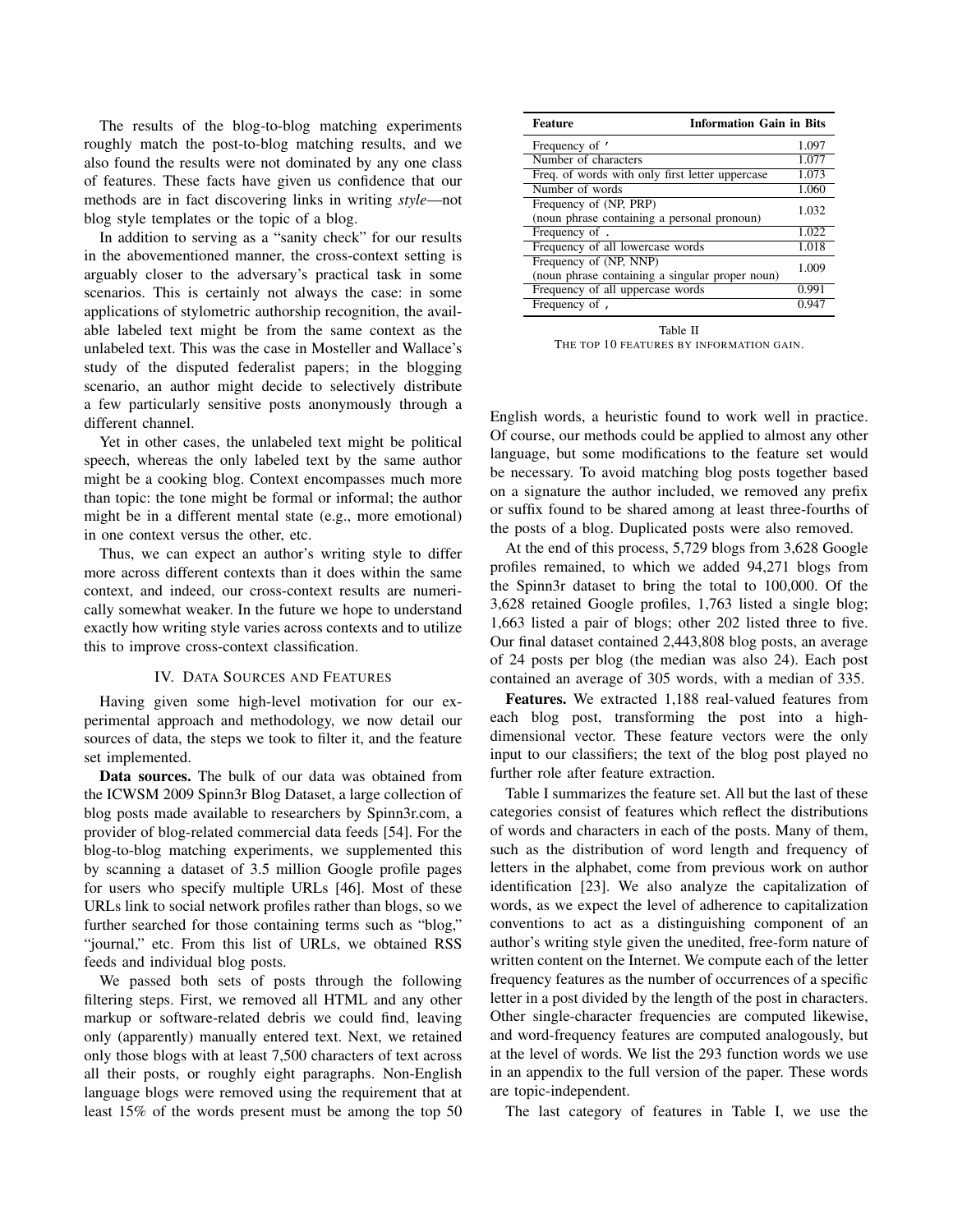

Figure 2. Per-post values (dots) and per-blog means (line) of an example feature across the dataset.

Stanford Parser [55] to determine the syntactic structure of each of the sentences in the input posts. As output, it produces a tree for each sentence where the leaf nodes are words and punctuation used, and other nodes represent various types of syntactic categories (phrasal categories and parts of speech). Figure 1 shows an example parse tree as produced by the Stanford Parser, with tags such as *NN* for noun, *NP* for noun phrase, and *PP* for prepositional phrase. We generate features from the parse trees by taking each pair of syntactic categories that can appear as parent and child nodes in a parse tree tree, and counting the frequency of each such pair in the input data.

Two previous studies, Baayen et al. [56] and Gamon [57], used rewrite-rule frequencies extracted from parse trees of sentences as features.<sup>5</sup> Our syntactic-category pairs are similar, but less numerous (in Gamon's work, for instance, the number of possible rewrite rules is over 600,000). The rationale for our choice was that this could make our classifiers more robust and less prone to overfitting, not to mention more more computationally tractable.

We re-emphasize that we strove for these features to reflect aspects of writing style that remain unchanged for some given author, regardless of the topic at hand. In particular, the frequencies of 293 function words contain little meaning on their own and instead express grammatical relationships, so they avoid revealing information about the topic while capturing the writing style of the author.

To gain a better intuitive understanding of the relative utility of the features and for use in feature selection, we computed the information gain of each feature over the entire dataset [58]. We define information gain as

$$
IG(F_i) = H(B) - H(B|F_i) = H(B) + H(F_i) - H(B, F_i),
$$

where  $H$  denotes Shannon entropy,  $B$  is the random variable corresponding to the blog number, and  $F_i$  is the random

variable corresponding to feature  $i$ . Since the features are real-valued, and entropy is defined only for discrete random variables<sup>6</sup>, we need to sensibly map them to a set of discrete values. For each feature, we partitioned the range of observed values into twenty intervals. We reserved one bin for the value zero, given the sparsity of our feature set; the other nineteen bins were selected to contain approximately equal numbers of values across all the posts in the dataset.

A portion of the result of this analysis is given in Table II, which lists the ten features with greatest information gain when computed as described. Several other binning methods were found to produce similar results. With information gains, measured in bits, ranging from 1.097 to 0.947, these features can all be considered roughly equal in utility. Perhaps least surprisingly, the length of posts (in words and characters) is among the best indicators of the blog the posts were taken from.<sup>7</sup> Several punctuation marks also appear in the top ten, along with the three most common patterns of upper- and lowercase letters and two syntactic category pairs.

To give a sense of the typical variation of feature values both within a blog and between different blogs, Figure 2 displays a representative example of one of these ten features: the frequency of all lowercase words. The plot was generated by sorting the 100,000 blogs according to the mean of this feature across their posts. The means are shown by the solid line, and the values for individual posts are plotted as dots. For legibility, the figure only shows every third post of every one hundredth blog. As one might expect, the values vary from post to post by much larger amounts than the differences in mean between most pairs of blogs, indicating that this feature alone carries a fairly small amount of information. The corresponding plots for features with lower information gain look similar, but with less variation in means or more variation between individual posts from the same author.

Analysis. Perhaps the most important aspect of our data set is the large number of classes and training examples. As the number of classes increases, the nature of the classification task changes fundamentally in two ways: accuracy and computational demands. An immediate consequence of having more classes is that they become more densely distributed; the number of classes that are "close" to one another increases. As such, the decision boundary that separates each class now has to accurately distinguish it from a much larger number of close alternatives. This general principle manifests in different ways; "masking" (Section V-B) is a common problem.

At the same time, the large number of examples places hard limits on the kinds of classifiers we can use — anything

<sup>&</sup>lt;sup>5</sup>An example of a rewrite rule is  $A:PP \rightarrow P:PREP + PC:N$ , meaning that an adverbial prepositional phrase is constituted by a preposition followed by a noun phrase as a prepositional complement [21].

<sup>6</sup>A definition also exists for continuous random variables, but applying it requires assuming a particular probability mass function.

 $7$ However, these features may not be as useful in the cross-context setting.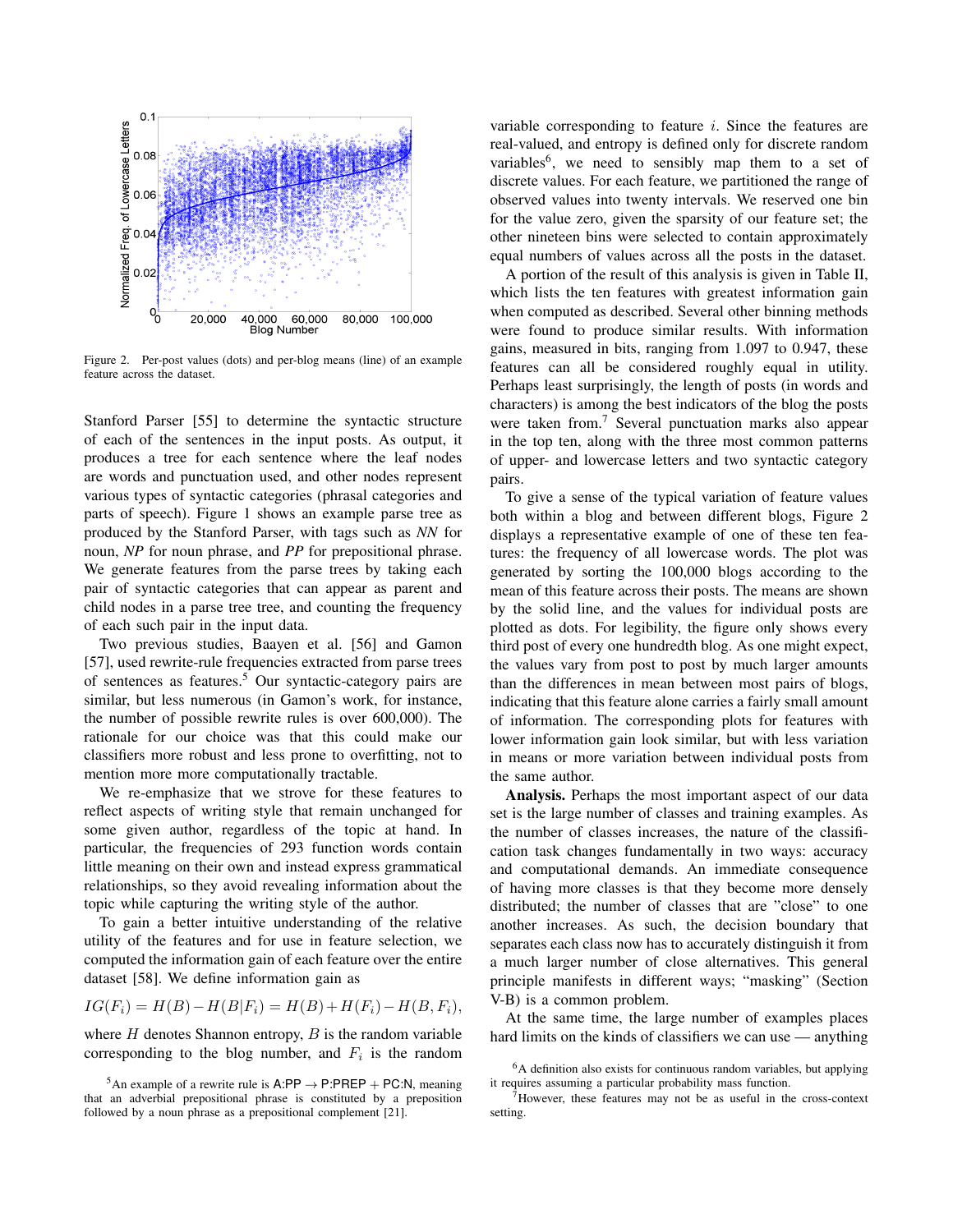

Figure 3. Eigenvalue spectrum.

with a superlinear training complexity is infeasible. A similar restriction applies to the way we adapt binary classifiers to handle multiple classes. In particular, the popular and robust "all-pairs" multiclass regime falls out of the picture because it requires comparing all pairs classes.

While the above argument holds for any large dataset, ours is particularly problematic because there are a small number of training examples per class. On average, there are only 24 posts for each author, and indeed, 95% of all authors have 50 posts or less. Compounding the lack of data is the sparsity of each sample; each post has approximately 305 nonzero dimensions. These factors are troublesome compared to the 1188 dimensions we use to represent the data because there are very few examples with which to estimate class specific parameters. In particular, methods such as nearestneighbors that rely on estimating class means should do well, but anything that requires estimating a covariance matrix (e.g. RLSC and SVM) for each class will require heavy regularization.

Finally, Figure 3 is a plot of the eigenvalue spectrum we obtain from running a Principal Component Analysis on the data (note that the y-axis is logarithmic). Based on this analysis, a number of dimensions are spurious we could represent the data to 96% accuracy using only 500 dimensions. While this presents a sizeable reduction in dimensionality, it is not enough to allow for reliable estimation of anything more than a class centroid. We would have to represent the data at 27% accuracy in order to shrink it to a number of dimensions that is not limited by the low number of samples per class.

## V. CLASSIFICATION

## *A. Normalization*

We utilized three types of normalization:

• row-norm Rescale each row (training or test point) to have norm 1, i.e., divide each entry in a row by the norm of that row.

- feature-mean Rescale each column (feature) to have mean 0 and variance 1, i.e., subtract the mean from each column and divide by the standard deviation.
- feature-mean-nonzero Rescale each column so that the nonzero entries have mean 1, i.e. divide by the mean of the nonzero entries of each column (since all features are nonnegative).

Row normalization is essential because it allows us to compare different documents based on the relative distribution of features in the document and irrespective of its norm. Similarly, column normalization allows us to combine information from different features when they are measured in different units. While the feature-mean is a standard normalization in statistics, our feature-meannonzero warrants some explanation. Like feature-mean, this normalization provides scale invariance but it calculates the normalization parameter from the support of each feature, i.e. the nonzero entries. Since the majority of our columns are sparse, focusing on the support allows us to capture structure specific to the nonzero entries. A statistic such as the average would be unecessarily skewed towards zero if we calculated it the standard way. Moreover, since we divide the features by the mean of their support rather than subtracting it, all nonzero entries are still positive and zero entries are still zero so they are distinct from the average value of the support, which is 1. Finally, the order of normalization is important; we perform column normalization followed by row normalization.

#### *B. Classifiers*

This section discusses the algorithms and configurations we used to identify authors. We denote a labeled example as a pair  $(\vec{x}, y)$ , where  $\vec{x} \in R^n$  is a vector of features and  $y \in \{1, 2, ..., m\}$  is the label. In our case,  $n = 1188$ , the number of features; and  $m = 100000$ , the number of blogs in our dataset. After training a classifier on the labeled examples, we present it with one or more unlabeled examples  $\vec{x}_1, \vec{x}_2, \ldots$ , test posts taken from a single blog in the case of post-to-blog matching experiments, or an entire blog in the case of blog-to-blog matching. In either case, we rank the labels  $\{1, 2, \ldots, m\}$  according to our estimate of the likelihood that the corresponding author wrote the unlabeled posts.

One key difference between our experiments and the typical classification scenario is that we know that  $\vec{x}_1, \vec{x}_2, \ldots$ have the same label. To exploit this knowledge we collapse the vectors  $\vec{x}_1, \vec{x}_2, \ldots$  to their mean, and classify that single vector. Another possibility that we did not try would be to classify each point separately and use some form of voting to combine the decisions. Two points of note: first, collapsing the feature vectors is not mathematically equivalent to treating all of the author's writing as a single document. Second, we have described how we handle different points with the same label for *classification*, not training. During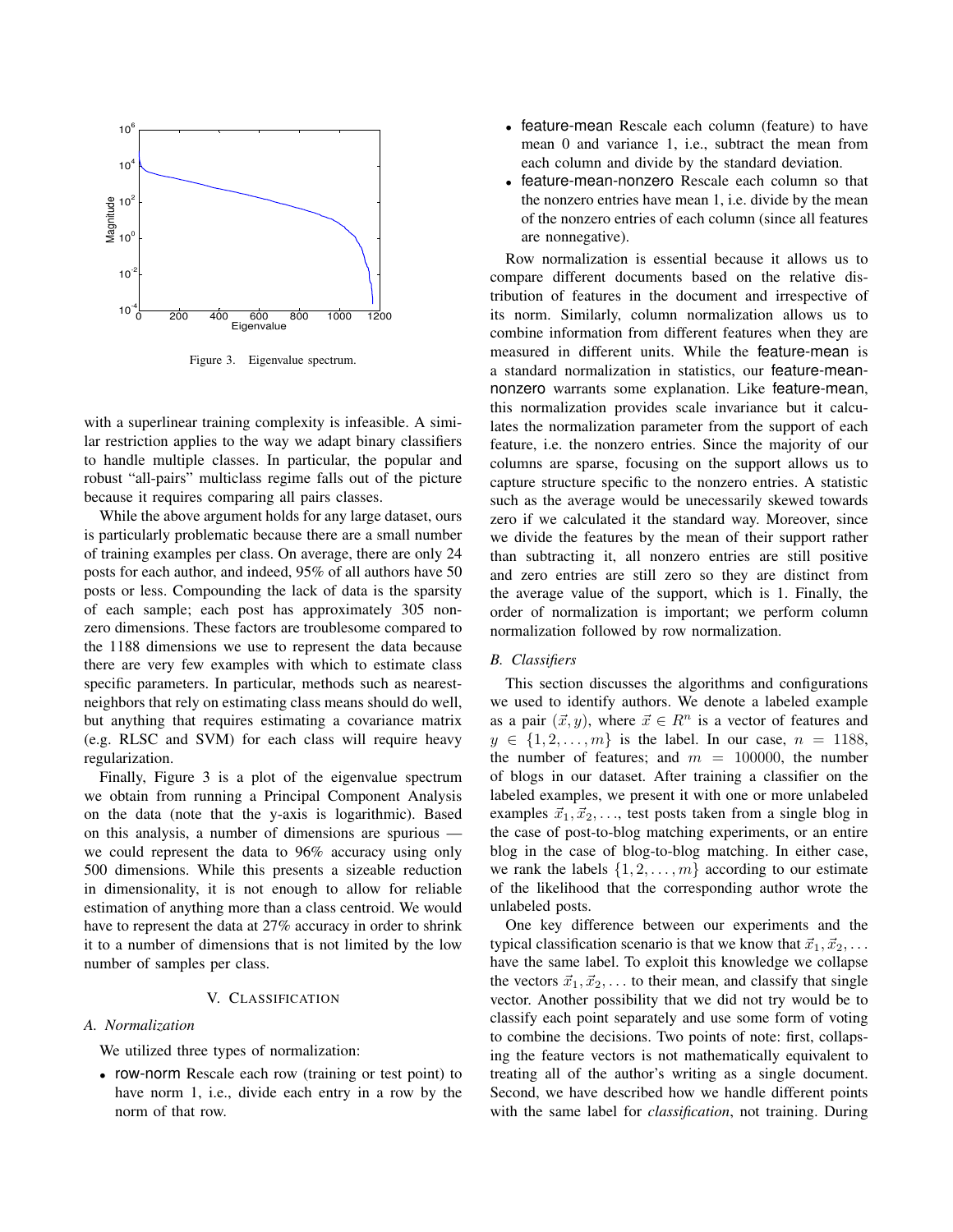training we collapse the feature vectors for some classifers, but not others, as described below.

Nearest Neighbor. To train the nearest neighbor classifier we collapse each class' training examples into its centroid. The most common form of the nearest neighbor algorithm treats each training example separately and therefore stores all of the training data. However, this approach is too slow for our dataset. Thus, we only store one centroid per class, effectively providing a "fingerprint" for each blog. A new point is classified by computing its Euclidean distance to each of the fingerprints and using the label of the closest class.

Linear Discriminant Analysis. Linear Discriminant Analysis (LDA) is a popular algorithm for text classification and is among the top performers if we do not normalize our data. However it cancels out any feature normalizations that we perform (we discuss this more precisely in the full version of the paper). We find feature normalization to be particularly necessary with our data and large number of classes, so we do not include this classifier in our final results.

Naive Bayes. The standard Naive Bayes classifier assumes individual features are distributed according to a Gaussian distribution and are conditionally independent for each class. Mathematically, it works similarly to our nearest neighbor implementation, but it also takes each feature's variance in account. Specifically, we train by computing the mean  $\mu_i$  and variance  $\delta \sigma_i^2$  of each feature *i* for each class. We classify a point  $\vec{x} = (x_1, \dots, x_n)$  by selecting the closest class, where distance is computed as

$$
\sum_{i=1}^{n} \frac{(x_i - \mu_i)^2}{\sigma_i^2} + \log(\sigma_i^2)
$$

Note that this a weighted Euclidean distance that places greater value on features with less variance and that normalizes across classes by taking into account the  $\log(\sigma_i^2)$ , the total variance of each class.

Binary Classifiers Thus far, we have discussed inherently multiclass classifiers. However, there is a large literature on binary classifiers that we would like to experiment with. We can extend a binary classifier to the multiclass setting by training numerous binary classifiers. The two most popular methods for doing this are the one-vs-all and all-pairs regimes. In the former, a classifier is trained for each class by labelling all points that belong to that class as positive and all others as negative. A point is labelled by running it through all of the classifiers and selecting the classifier which votes most positively. In an all-pairs regime, a classifier is trained for each pair of classes, resulting in a number of classifiers that is quadratic in the number of classes. This approach is far too costly when there are 100,000 classes, so we only consider one-versus-all.

Masking. As demonstrated by our experiments, the standard one-versus-all regime can mask certain classes so that points from them will always be mislabeled. Restricting ourselves to linear binary classifiers — which are the only kind of binary classifers we consider in this paper — the root of this problem stems from the one-versus-all regime's assumption that each class can be separated from all of the others using a linear decision boundary. This assumption is reasonable only when there are many more dimensions than classes; as soon as the number of classes is on the same order as the dimensionality of the data, we run into trouble. In our case, there are far more classes than dimensions and the masking problem is particularly severe. In experiments in which we used 50,000 testing points, each from a distinct class, only 628 distinct classes were predicted by RLSC. Moreover, the same 100 classes appeared in over 82% of the predicted labels. This masking problem therefore makes the standard one-versus-all scheme unusable with any binary classifier. We present a weighting scheme that alleviates this problem in the section on Regularized Least Squares Classification.

Support Vector Machine (SVM). SVMs are a popular binary classifier [59; 60] and we use the SVM Light implementation [61]. Ideally, we would provide each SVM with all of the posts, but the large size of our dataset makes this infeasible. We use posts from a sample of 1000 blogs as negative examples and retain all positive examples for each one-vs-all classifier. To improve the ability of an SVM to distinguish between its associated class and all others, we ensure that this set of 1000 blogs includes the 100 closest classes as determined by the Euclidean distance of the class centroids. The remaining 900 are selected uniformly at random. we use a simple linear kernel for classification.

Regularized Least Squares Classification (RLSC). RLSC is an adaptation of the traditional least squares regression algorithm to binary classification. It was introduced as a computationally efficient alternative to SVMs and has similar classification performance. The main difference between the two is that RLSC uses a squared loss to penalize mistakes while SVM uses a non-differentiable "hinge loss." The former admits a closed form solution that uses optimized linear algebra routines; SVMs rely on convex optimization and take longer to train. This efficiency does not require us to subsample the data when training so that unlike SVMs, RLSC uses all of the training data. Perhaps the most notable computational difference between the two is that it takes the same time to solve for a single RLSC classifier as it does to solve for  $T$  separate ones in a one-vs-all scheme with  $T$  classes. Thus, our computation time with RLSC is  $O(nd^2 + d^3)$  versus  $O(nd^2 + T d^3)$  with SVM for *n* training examples in d dimensions.

Since RLSC is a binary classifier, we employ a one-vs-all

<sup>&</sup>lt;sup>8</sup>A small-sample correction of  $5 \times 10^{-6}$  was added to each variance to prevent it from being zero. This occurs frequently because our features are sparse so that some features are never seen in a particular class.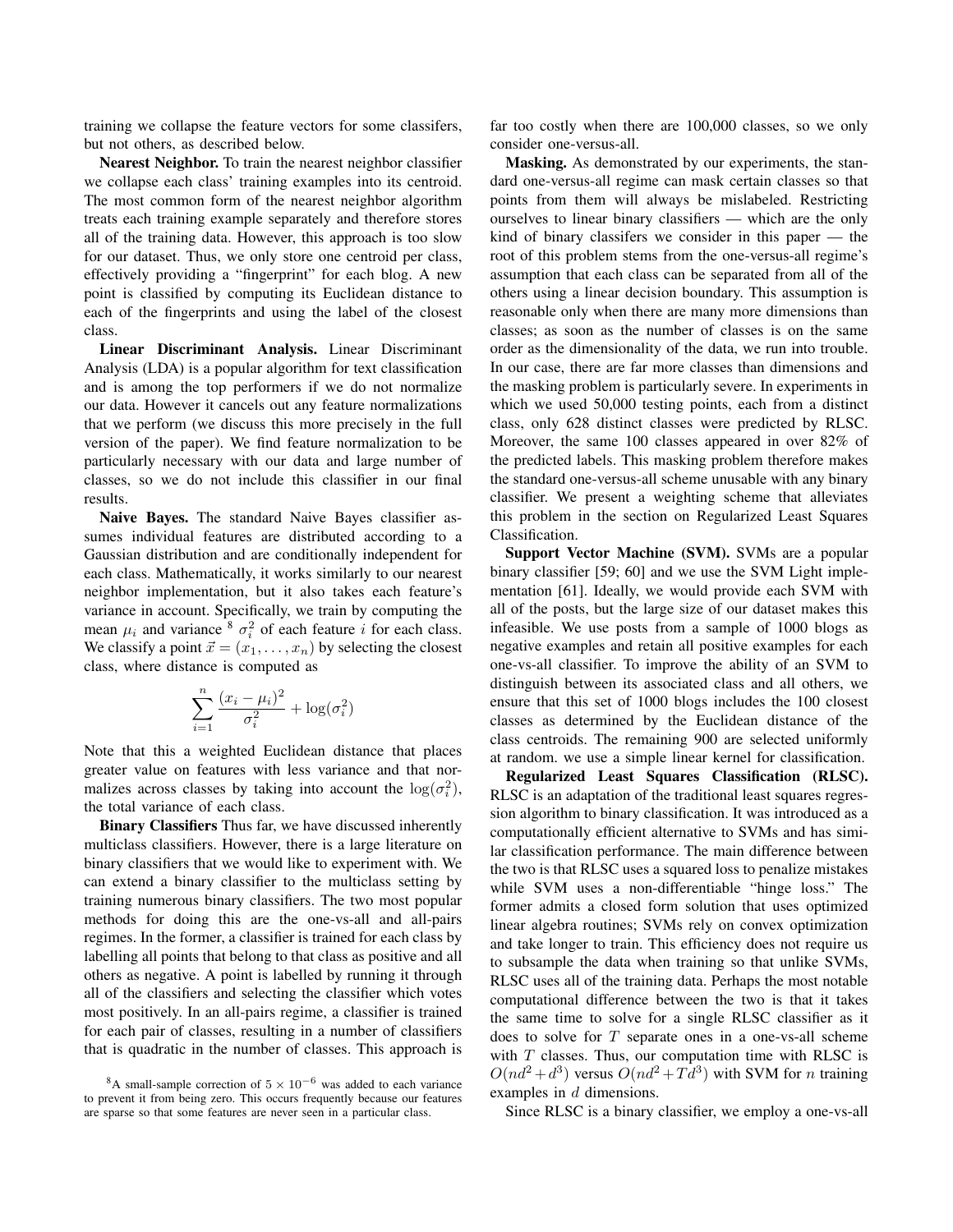regime to extend it to multiple classes. However, we found that the aformentioned masking problem makes RLSC perform very poorly. We remedy the situation by weighting the training data given to each one-vs-all classifier. In particular, consider what happens when we train a one-vs-all classifier with 100, 000 classes: there are, on average, 99, 999 times more negative examples than positive ones. There is little incentive for the classifier to learn anything since it will be overwhelmingly correct if it simply labels everything as negative. We counteract this problem by penalizing errors on positive examples more so that they have effectively the same weight as negative examples. After some careful algebra, this approach, which is the version of RLSC we will use in the remainder of the paper, preserves the efficient runtime of RLSC and improves accuracy by two orders of magnitude.

Classifier Configurations. While we would like to report our classifiers' performance with all combinations of features and normalization, we only report a tractable subset that illustrates the effects of normalization and masking. We used the Naive Bayes classifier with the 400 features with greatest information gain and no normalization to showcase the best performance without any normalization. Next, the nearest neighbor classifier uses two choices of normalization: row-norm and feature-mean; row-norm and feature-mean-nonzero to demonstrate the benefits of our sparse feature normalization method over the standard one. In the way of binary classifiers, we report the SVM with a linear kernel and a standard one-vs-all regime using row-norm and feature-mean normalizations to illustrate the issue of masking. Finally, RLSC is shown with a linear kernel and weighted one-vs-all regime using row-norm and feature-mean-nonzero normalizations and is one of the top performers. Although SVM would have similar accuracy as RLSC using the same configuration, the latter was more useful because its speed allowed us to experiment with many configurations.

Lazy vs. eager. The existing literature on authorship attribution distinguishes between "eager" and "lazy" classifiers [12] as ones which spend time computing a model from training data versus ones, such as nearest neighbors, that simply store the data and rely on a good distance function for classification. This distinction appears in Koppel et al. under a different name when they discuss similarity-based (lazy) and machine-learning (eager) classification paradigms. We find this black-and-white distinction to be unhelpful because methods often fall on a spectrum. Indeed our implementation of nearest neighbor  $-$  a prototypical lazy method  $$ summarizes information by learning the mean of each class. Moreover, the one-versus-all method for SVM or RLSC bears a substantial resemblance to the lazy approach because dot products are a similary measure. Similarly, LDA, which at first blush is an eager method, is also a similarity-based method because it classifies by finding the Mahalanobis distance — a generalization of Euclidean distance — between the mean of each class and the point in question. Finally unlike Koppel et al., our experiments indicate that when properly configured, lazy and eager approaches have a very similar performance profile for all values of  $N$ , the number of classes.

## *C. Confidence estimation and combining classifiers*

A confidence estimator is a real-valued function that takes the input/output pair of a classifier as input, and that outputs a positive score. Larger scores correspond to higher confidences; the score is intended to be monotonically increasing in the probability of correctness of the classifier's output. A more sophisticated confidence estimator might be able to produce an actual probability score, but this stronger requirement is not a goal for us. Applying different thresholds to the confidence score allows to achieve various trade-offs between *precision* and *recall*.

In more detail, consider a classifier C and a confidence estimator conf<sub>C</sub>. This allows us to build a classifier  $C_t$ parametrized on a threshold t, which outputs  $C(x)$  on input x if  $\text{conf}_C(x, C(x)) \ge t$  and  $\perp$  otherwise. The recall of  $C_t$ is the ratio of correct outputs of  $C_t$  to the correct outputs of C, and its precision is the probability of a correct answer on only the examples it attempts to answer.

In general, recall and precision are inversely related; if we attempt to label more examples, we will produce more examples with correct labels, but even more examples with incorrect labels. A good estimate of confidence is critical to the recall-precision tradeoff. If the assumption about the monotonicity of the relationship between confidence and probability of correctness holds, then recall and precision will be inversely related. However, if we are unfortunately misguided to attempt an answer the harder a point is to label, lower recall rates will also have a lower precision!

We use the "gap statistic" that was described in [13]; a similar heuristic called "eccentricity" was described in [52]. The gap statistic applies to classifiers that output a distance or a similarity score between a test point and each class. This is a property that's required in practice for many purposes, for example, to employ a one-versus-all strategy. Recall that nearest neighbor, SVM and RLSC all output a distance or distance-like score.

At its core, the gap statistic simply outputs the magnitude of the difference between the best match (i.e., lowest distance) and second best match. The rationale is a simple Bayesian argument: if the output of the classifier is incorrect, the best score is unlikely to be well-separated from the rest of the scores—there is no particular reason to expect one incorrect class to match significantly better than other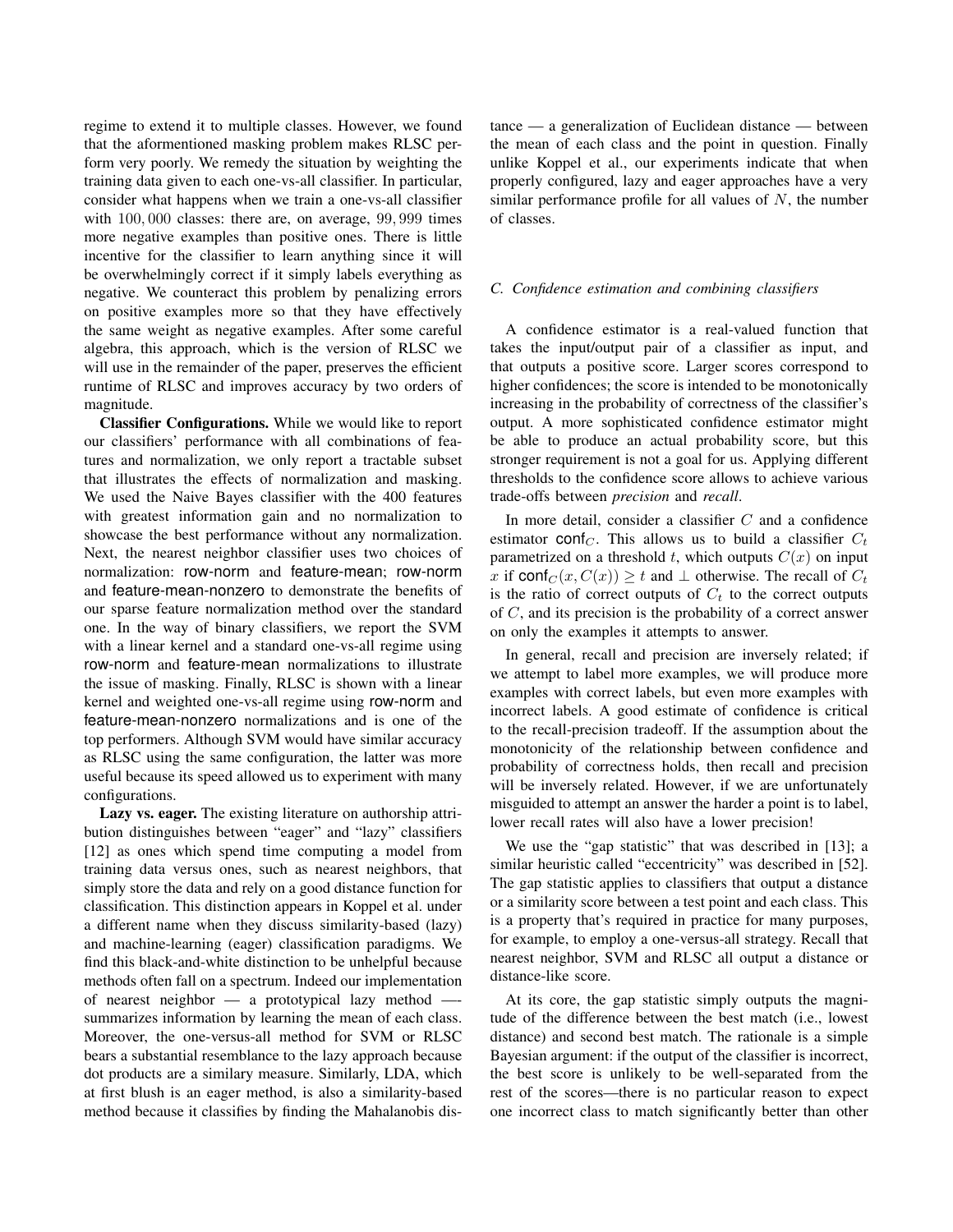incorrect classes.<sup>9</sup>

On the other hand, it is possible, although by no means certain, that the best score is highly separated from the rest when the classifier output is correct. Intuitively, the more clustered together the points of a class are, i.e., the more distinct an author's writing style, the more likely this is to happen. Flipping around the prior and posterior, we see that a high gap statistic implies that it is more likely that the classifier output is correct. We found that when using the gap statistic with nearest-neighbors, it was also useful to perform the row-norm normalization. No normalization was necessary for RLSC.

Finally, while the gap statistic is the key ingredient of the confidence score, it is not the only one. We use a meta-learner that combines the gap with one other feature, namely the number of available training points for the top scoring class. The rationale for this feature is the obvious one: classifications based on more training data are more likely to be correct. In general, we can imagine using any (or all!) features of the input, although we do not have a strong reason to believe that this will result in a significant improvement.

An entirely different approach to confidence estimation is, given a classifier  $C$ , to employ an auxiliary classifier  $C_{aux}$ , and to measure the level of agreement between the outputs of C and  $C_{aux}$ . In the simplest case, we check whether or not the top match in both cases is the same, and output 1 or 0 accordingly. Thresholding based on this confidence measure is equivalent to only producing an output if C and  $C_{aux}$ produce the same output. Thus the roles of  $C$  and  $C_{aux}$  are symmetrical.

This leads naturally to the idea of combining two (or more) classifiers, both for improving accuracy and for confidence estimation. The two goals are closely linked to each other. As before, we can use a meta-learner based on all available features to pick the output of one or the other classifier, although we choose to restrict ourselves to the gap statistic and the number-of-training-points feature.<sup>10</sup>. For confidence estimation, we use the above, together with a measure of agreement between the two classifiers. The latter is derived by looking at the top  $k$  outputs of each classifier.

As the reader is no doubt aware, there is a trememdous amount of work in the machine learning literature on stacked generalization, boosting and ensemble methods. Our goal in investigating combinations of classifiers is not to break new ground in these areas, but rather to show that it improves accuracy, demonstrating that our numerical results are only a lower bound. We suspect that an adversary interested in squeezing out the last percentage-point of precision will be



Figure 4. Effect of test set size.



Figure 5. Effect of training set size.

able to go quite a bit farther.

## VI. EXPERIMENTAL RESULTS

In Figure 6 which summarizes our most important results, we provide the full distribution of outcomes obtained by applying various classifiers to the post-to-blog experiment III. We now give the details of the procedure used to obtain these results.

In each trial, we randomly selected three posts of one blog and set them aside as the testing data. The classifiers were then used to rank each blog according to its estimated likelihood of producing the test posts. Of course, we were careful to ensure that the classifiers were not given the test posts during training. For this experiment, we only selected blogs from the Spinn3r dataset as the source of test posts, but we used the classifiers to rank all 100,000 blogs. In each trial, we recorded the rank of the correct blog; Figure 6 displays the CDF of these rankings. NN1 refers to nearest neighbor with the normalizations row-norm

<sup>9</sup>Which is not to say that it can't happen: in the pathological worst case, all blog posts in the test set might consist of text entirely quoted from another blog, and yet not denoted as such via HTML tags, making it challenging to filter out automatically.

<sup>&</sup>lt;sup>10</sup>Since there are two classifiers, this gives us a four-dimensional space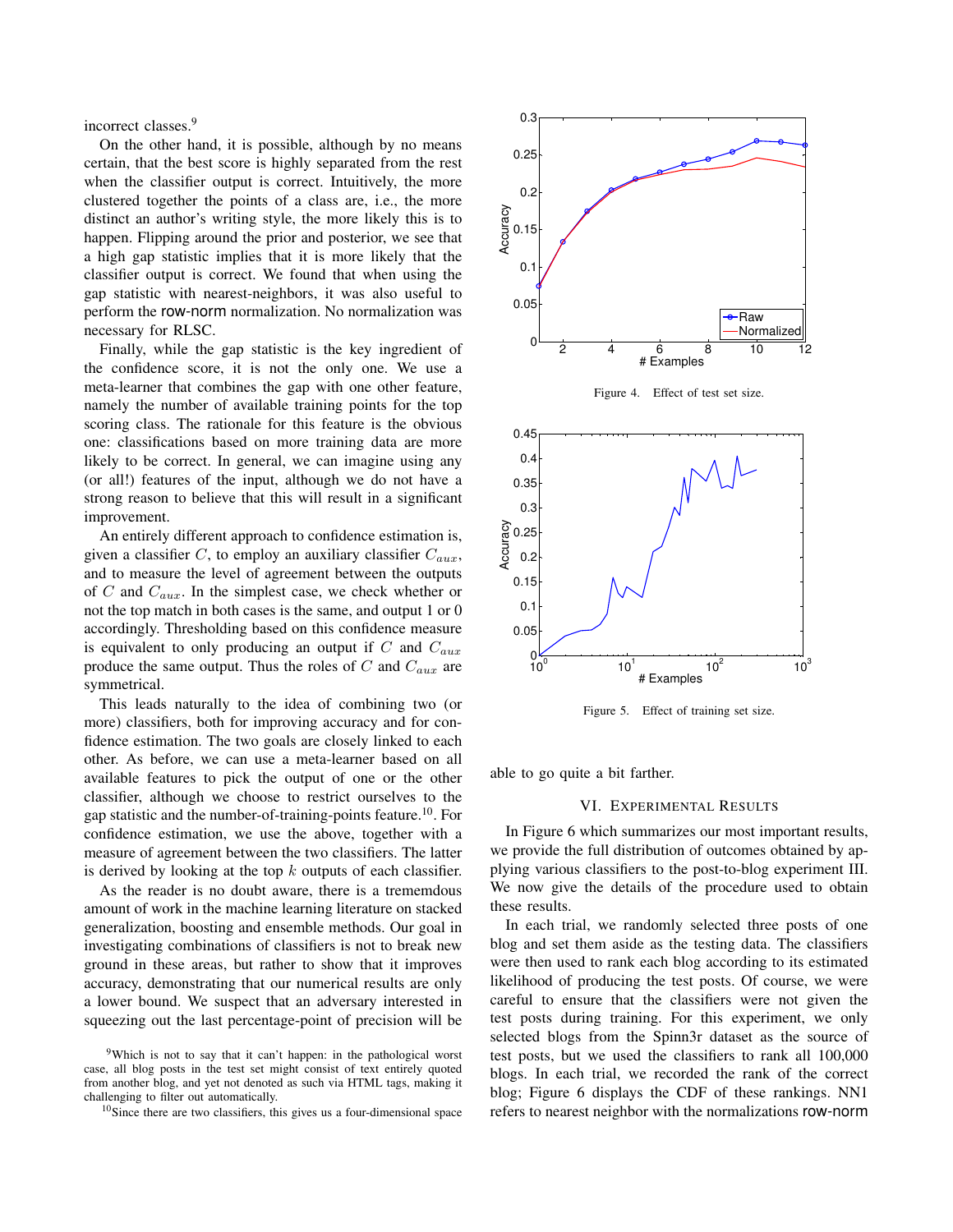

Figure 6. Results of the post-to-blog matching experiments, using three posts (roughly 900 words). The y-axis is the probability that the correct class was among the top  $K$  ranks, for each  $K$  (x-axis).



Figure 7. Results of the blog-to-blog matching experiments.



Figure 8. Confidence estimation: precision vs. recall.

and feature-mean and NN2 uses row-norm and featuremean-nonzero. NN2+RLSC is a combination of those two classifiers using a meta-classifier as described in the previous section.

Several interesting results can be directly read off the graphs.

- SVM's accuracy drops off rapidly to the left of  $rank =$ 100. This provides evidence for the masking problem. In particular, SVM's accuracy when looking at only the top ranked blog is essentially zero.
- Naive Bayes and nearest neighbor with the straightforward normalization (NN1), by default perform surprisingly well for such simple methods, with the top ranked class being the correct one in about 8% of cases for Naive Bayes.
- Better normalization makes a tremendous difference for nearest neighbor: it quadruples the accuracy at  $rank =$ 1 and almost triples it even at  $rank = 100$ .<sup>11</sup>
- RLSC is the best individual classifier for rank  $\geq 3$ . It has a nearly 30% probability of placing the correct blog among the top 10 results.
- The metaclassifier using NN2 + RLSC is better than any individual classifier for small  $k$ . It picks the correct

<sup>11</sup>Although RLSC with row-norm and feature-mean isn't shown, the difference between feature-mean and feature-mean-nonzero was even more pronounced for RLSC.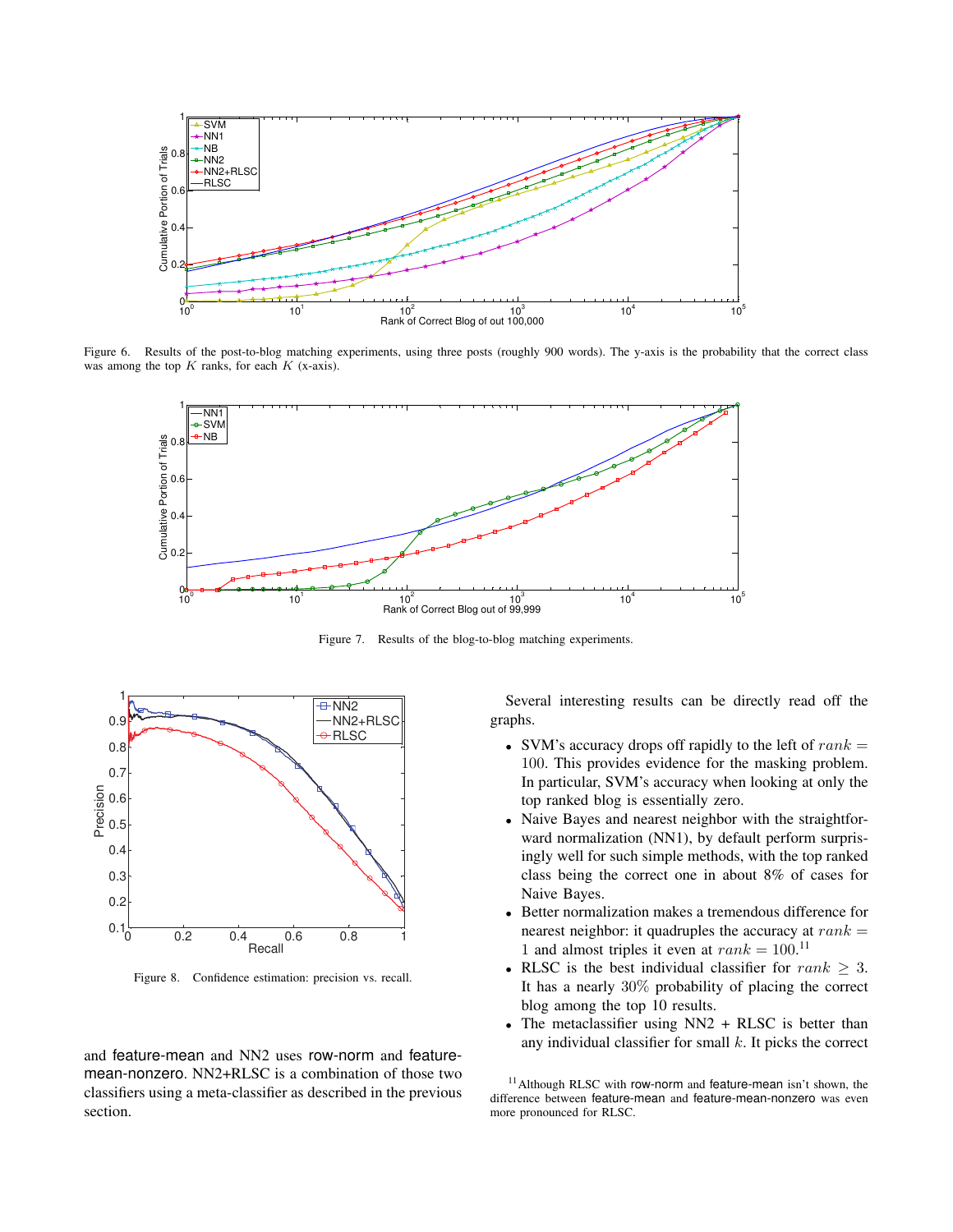

Figure 9. Post-to-blog matching using three posts and NN2 while limiting the feature set.

class as the top ranked match about 20% of the time, and places it within the top 20 ranks about 35% of the time.

Impact of training set and test set size. Figure 4 displays the results of the post-to-blog matching experiment when the number of unlabeled testing examples varies. At an average of 305 words, one post is similar in size to a comment on a news article or a message board post, so these results are indicative of the ability to match an isolated online posting against our blog corpus. Some blogs do not have enough data so we can only use a subset of the blogs as the number of testing examples increases beyond 3. The "Normalized" line adjusts for population bias by subtracting the difference in accuracy between each subset and all of the blogs when measured at 3 testing examples.

Our results indicate that while the identifiability of small amounts of text is markedly reduced, we still achieve a 7.5% accuracy. Furthermore, the curves appear to reach an asymptote at around 10 samples per class with an accuracy of around 25%. We believe that this accuracy is a lower bound on the performance that could be achieved with more data; with an average of 24 posts per blog, our algorithms have little data to work with once we remove 10 posts for testing.

Figure 5 shows the impact of training set size. The number of training examples is a different factor from the amount of text (in words), although of course they are highly correlated. The former seems a better predictor of performance in our experiments. One possible reason is that text split up in different posts over time allows us to capture the variance in an author's stylometric markers. This argues against methods that work by collapsing all available text into a single document.

Two points are evident from the graph: first, accuracy is poor with less than 7-10 training examples. Second, we continue making significant gains until about 40 examples or so, after which accuracy plateaus. This suggests that authors who wish to publish anonymously should consider the amount of material they have already written that appears online.

Confidence estimation Figure 8 shows the results of confidence estimation for 3 classifiers with precision traded off against recall via the metaclassifier described in Section V-C. A precision of 50% is achieved with a recall of just under 80%, and conversely, a 50% recall gives over 80% precision!

Blog-to-blog matching. Each trial of the blog-to-blog matching experiment consisted of randomly selecting one of the blogs obtained from the Google profiles, then ranking the other 99,999 blogs based on their similarity to its posts. The rank of the other blog listed on the same Google profile was then saved as the outcome, producing the results given in Figure 7. In the (uncommon) case of more than one additional blog listed on the Google profile, the highest ranked was considered the outcome, on the grounds that an adversary would be interested in linking an anonymous blog to any material from the same author.

We only show the classifiers NB, SVM and NN1. NN2 produced little or no gains compared to NN1; we suspect that this is because the difference in normalization is mainly effective when the number of test samples is low. Unfortunately, we perfected our RLSC technique only very recently, and have not yet used it for blog-to-blog matching since it requires some analytical modifications.

We also applied our confidence estimator and obtained results similar to the post-to-blog experiments; for example, about 50% precision with 50% recall. The full results are omitted.

Impact of feature choice. To help confirm the validity of our results, we also manually inspected a small sample of the blogs that were most easily matched in each experiment, since these would be the ones most likely to contain any post signatures or other illegitimate text that might have escaped our filtering. Nothing that could significantly affect the results was found. As a further check, we ran our experiments with the NN2 classifier using only subsets of the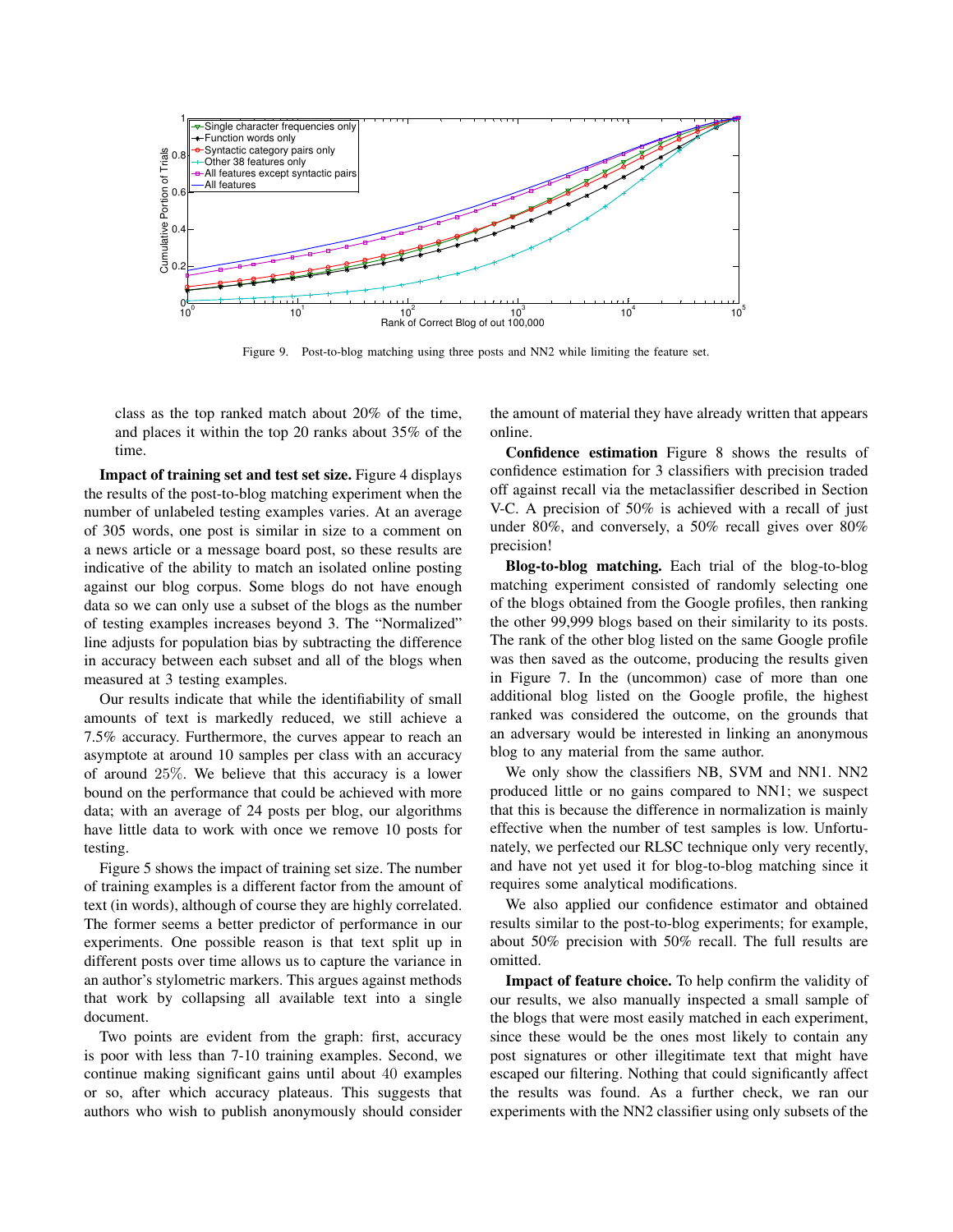features in order to determine whether one particular type of feature was especially crucial to its performance. The results are shown in Figure 9. We can break our features into four groups, and these are the first 4 feature sets shown in the graph. It is clear that none of the feature sets alone come close to the 18% accuracy we get when using all of the features. Using single character frequencies, function words, or syntactic category pairs alone gives about the same performance at  $7 - 8\%$ . We also see that the syntactic pair features used alongside those of [23] boost performance by 2%.

Performance. We implemented our classifiers using a variety of programming languages and libraries, including Matlab and Python/Numpy. In the end, Matlab proved to be the fastest because of its optimized linear algebra routines. Of the classifiers we experimented with, nearest-neighbor is the simplest and therefore the fastest to train and test with. Computing the class centroids (i.e., collapsing each class) takes a negligible amount of time and classifying 150,000 points from 50,000 distinct classes takes 4.5 minutes. RLSC requires substantially more processing to train, so it takes 12 minutes to train on all of the data, minus the three points that are removed for testing. After training, RLSC behaves like NN in how it makes predictions.

Finally, we present several "tricks" that lead to a dramatic speedup in running time. The most significant factor during the prediction phase is to express computations as matrix multiplications. For example, RLSC predictions are obtained by computing the inner product of all one-versus-all classifiers with each testing sample. The Euclidean distance used in nearest-neighbors can be expanded to a similar series of inner products. Once our computations are represented as matrix multiplications, we can the compute everything in large batches that make full use of the computer's hardware. This trick alone brought prediction time down from 10 hours to the aformentioned 4.5 minutes. Interestingly, we found it was several times faster to avoid sparse format representations of our data because they are not as optimized. Finally, we employ a form of dynamic programming for RLSC that decreases the number of computations dramatically. This too brings down training time from two days to 12 minutes.

## VII. LIMITATIONS, FUTURE WORK AND CONCLUSIONS

Our work has a few important limitations. First, the attack is unlikely to work if the victim intentionally obfuscates their writing style. Second, while we have validated our attack in a cross-context setting (*i.e.*, two different blogs), we have not tested it in a cross-domain setting (*e.g.*, labeled text is a blog, whereas anonymous text is is an e-mail). Both these limitations are discussed in detail in Section III. Finally, our method might not meet the requirements of forensics applications where the number of authors might be very small (the classification task might even be binary) but amount of text might be very limited.

We point out three main avenues for future research in terms of sharpening our techniques. First, studying more classifiers such as regularized discriminant analysis, and fully understand the limitations and advantages of each.

Second, investigating more principled and robust approaches for extending binary classifiers to a highly multiclass setting. One important avenue is "all pairs," where every class is compared against every other class. As one might imagine, this method gives good results, but is computationally prohibitive. A "tournament" between classes using a binary classifier is a promising approach, and we have some early results in this area.

Finally, while we have demonstrated the viability of our techniques in a cross-context setting, a more thorough investigation of different classifiers is necessary, along with an analysis of the impact of training and test set size. Understanding and modeling *how* writing style is affected by context has the potential to bring major gains in accuracy.

To conclude, we have conducted the first investigation into the possibility that stylometry techniques might pose a wide-spread privacy risk by identifying authors of anonymously published content based on nothing but their style of expression. Previous work has applied similar techniques to distinguish among up to 300 authors; we consider the scenario of 100,000.

Our findings indicate these techniques remain surprisingly effective at this scale: in about 20% of trials in each experiment, the author of the sample is ranked first among all 100,000. Authors with large amounts of text already online are even more vulnerable. Even in the cases where the author of a text is not the one estimated most likely to have produced it, some risk of identification remains. Specifically, in the median case, the likely authors of a sample can be narrowed down to a set of 100–200, a reduction by a factor of 500–1000. While this alone is unlikely to produce a match with any certainty, if it is combined with another source of information, it may be enough to make the difference between an author remaining anonymous and being identified.

Importantly, our findings only represent a lower bound on the severity of this type of risk, and we can expect the development of more sophisticated techniques to worsen the situation. Useful future work to address the privacy threat would include further characterizations of the most vulnerable authors, and improved writing-style obfuscation techniques.

Acknowledgement. We would like to thank the authors of [28] for sharing the notes of their reimplementation of the Writeprints algorithm from [23] and the authors of [46] for sharing their Google profiles dataset. We are also grateful to Roberto Perdisci, Mario Frank, Ling Huang and anonymous reviewers for helpful comments. This material is supported by the National Science Foundation under Grants No. CCF-0424422, 0842695, by the MURI program under Air Force